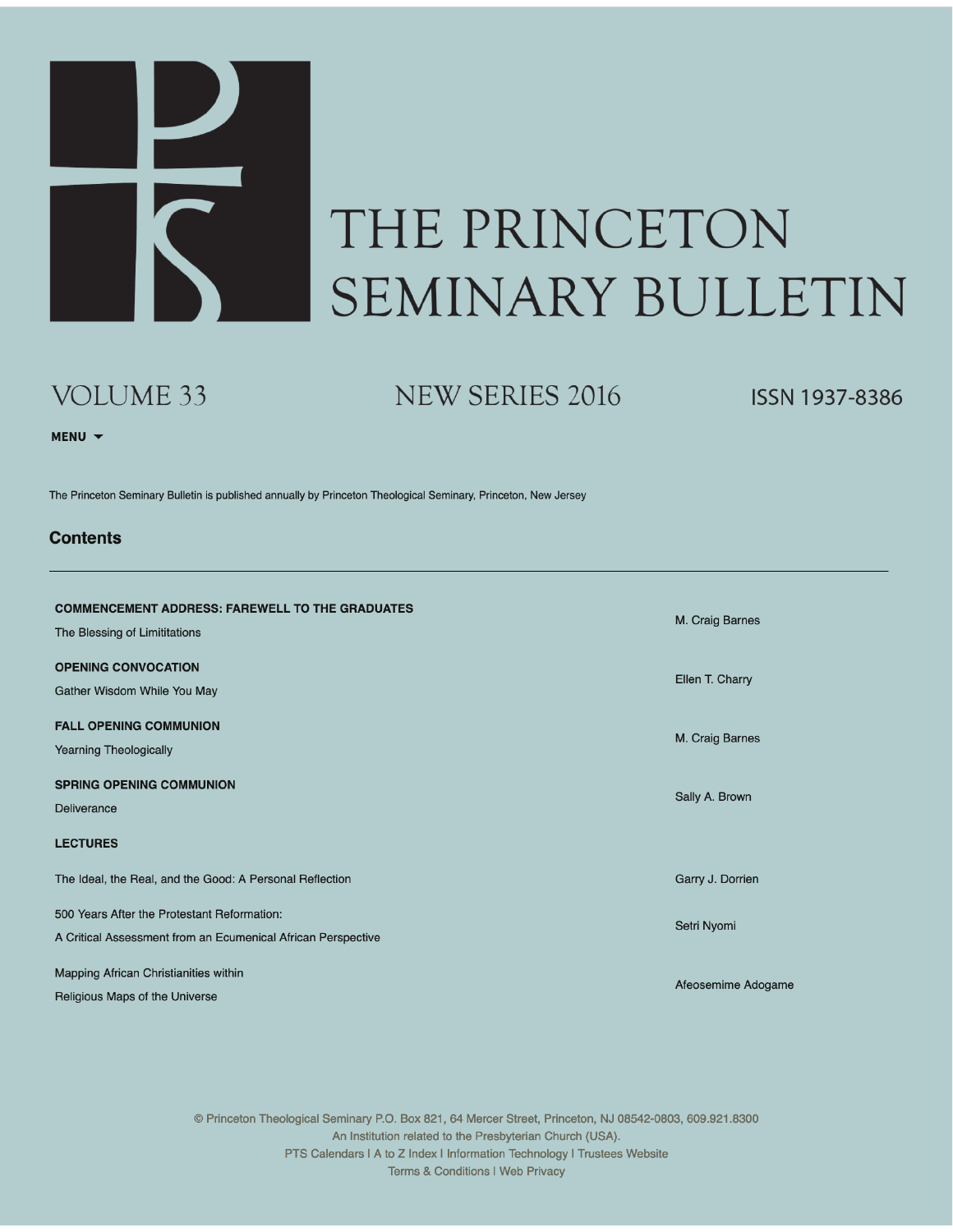# THE PRINCETON **SEMINARY BULLETIN**

VOLUME 33

NEW SERIES 2016

ISSN 1937-8386

### **Yearning Theologically**

**(1 Corinthians 10:23-11:1)**

#### M. Craig Barnes

*President M. Craig Barnes delivered this sermon in Miller Chapel on Wednesday, September 2, 2015, at the opening communion service of the 2015-2016 academic year.*

*Holy God, we have gathered here to place our lives in front of your Holy Word. Be gracious in this moment to our seeking of it. Use your Word to open our hearts and our souls to the grace spread across this table, the grace for which we have insa*‐ *tiable thirst. This we ask in the name of the Word made flesh, Amen.*

> esire. We all have it. We confront it every day. It is part of the created package. So it is strik‐ ing that in spite of their manifold differences all the great religions share a common anxiety about desire. They do not trust it. They have seen how much trouble we get into with it. And so they prefer to regulate the passion out of us with laws, and morals, and obligations, and spiri-

D tual detachment. Or if you are in the contemporary church you just keep everybody busy with programs and committees. Then, they are too tired to desire.

This is an old religious agenda, and it drove the Apostle Paul crazy. In his day people offered animal sacrifices in pagan temples and then after the sacrifice the meat would be sold in the markets. Leaders in the church in Corinth were forbidding Christians from eating this meat, but Paul does not really care about the religious his‐ tory of a piece of meat.

Apparently, though, he thinks they can have a conversion experience because he says it is okay to eat anything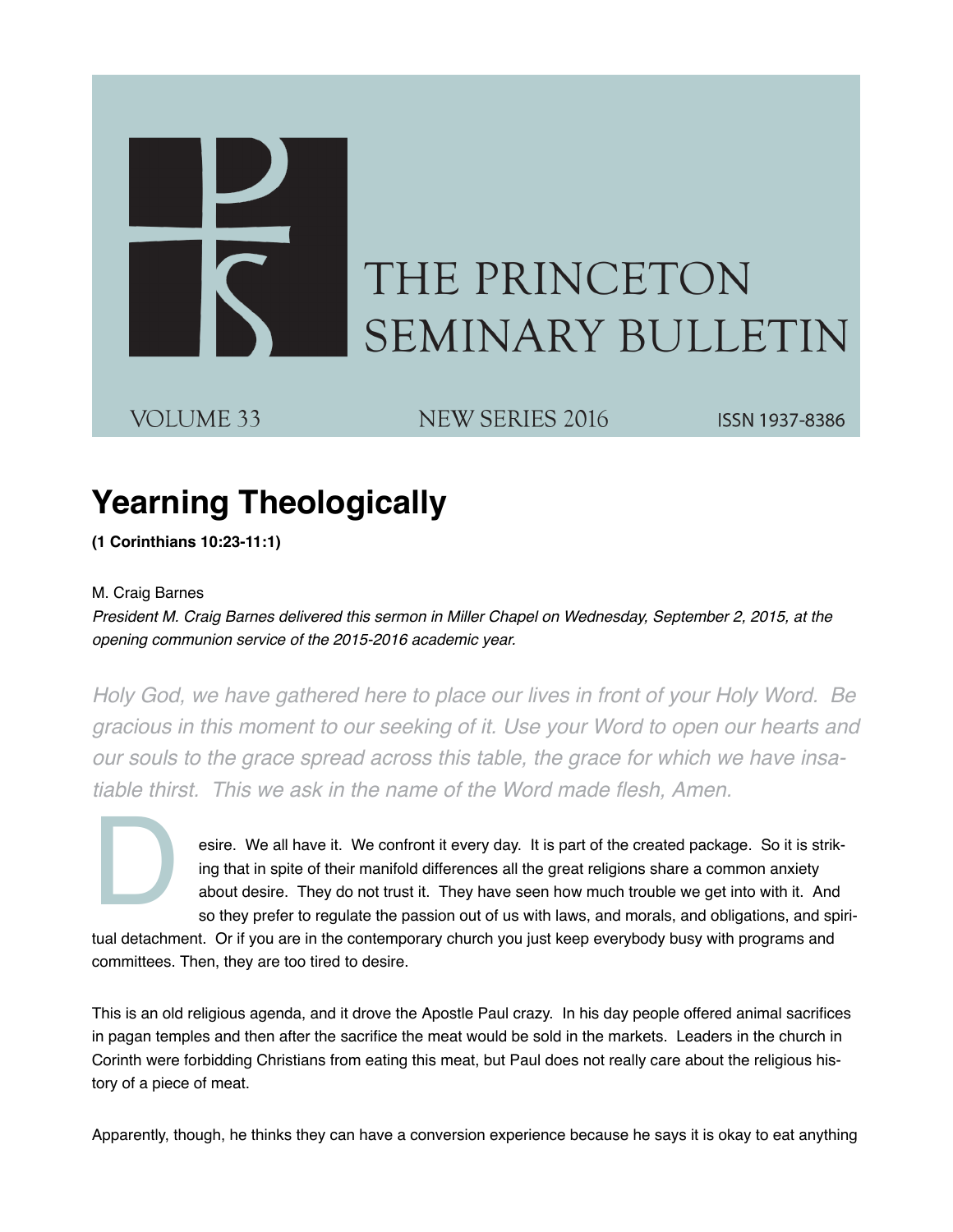that used to be in a pagan temple if you eat it with thankfulness, for the earth and its fullness are the Lord's. His point is that everything you desire was created by God and that makes it blessed. But precisely because it is blessed, that means you cannot take everything you desire. We live with limits.

Remember from the beginning we were created and placed in a garden where we could not take all of the fruit. You cannot take your neighbor's blessing; you cannot even covet it. If it offends someone to eat the meat offered to idols, it is not worth it. Do not hurt others. Do not hurt yourself chasing desire, for then it leads to ad‐ diction.

So I believe Christianity and the other religions of the world are correct to try to harness our desire. But, even though it has to be governed we have to remember that desire is still a created gift from God. We are born liter‐ ally crying out for breath. Then we spend our lives desiring more breath, more food, more water, and more blessings. If you are like me, every morning the first thought you have is a confrontation with your hunger (it stays with me all day long). Desire.

More profoundly, nothing of human greatness or beauty or inspiration has ever been achieved apart from de‐ sire. No injustice was ever fought without a passion and a desire and a love for it. Certainly no couple ever fell in love apart from desire.

The great problem with desire is that it is a hard thing to satisfy. In his book *The Awakened Heart*, Gerold May has written, "There is a desire within each of us, in the deep center of ourselves that we call our heart. We are often unaware of it but it is always awake."[1] This desire is always for more. This is what motivates our achievement in our work. It is why we desire the "A." It is why we desire to improve, to succeed, to impact, to leave a legacy behind. We bring the same desire into our relationships. We ask our dates, "Where is this rela‐ tionship headed?" (My, how I hated that question!). When we get married we ask our spouses, "Are we growing together as a couple?" We ask our friends, "Why don't we spend more time together?" These questions are in‐ evitable. They just come with our soul that has been wired to desire more.

Now there is a companion to desire that can also be found in the soul, and that is called discontent. Our desire and our discontent live right next door to each other; they are very much in cahoots. You can see the partner‐ ship that they have played out in any romantic relationship. It begins with the fantasy. We say, "I have found the person of my dreams." Then it moves pretty quickly to the second stage which is, "This is almost the per‐ son of my dreams; I'm just going to have to make a few improvements." Then we get to the third stage, which is when we say, "This is going to be harder than I thought." And that is pretty much where the relationship re‐ mains as we continue to run back and forth between discontent and desire and discontent. Whether we are de‐ siring in our love, in our work, in our service, in our leadership, or in our own bodies, if we pay attention to the deepest part of the heart there is always some level of discontent there. This is not a bad thing.

G.K. Chesterton has called it a divine discontent, which reminds us that at the end of every achievement we have once again come to the wrong star. He says that is what makes life so splendid and strange. The true happiness is that we do not fit because we come from someplace else. So, like desire, discontent has also been placed within your soul to remind you that your real desire is for the God who desires you.

This is why we come to worship. And it is why we study theology. It is to become clear again and again that the desire is for the Holy. That is what we do here: we bring here our lives that have known both success and dev‐